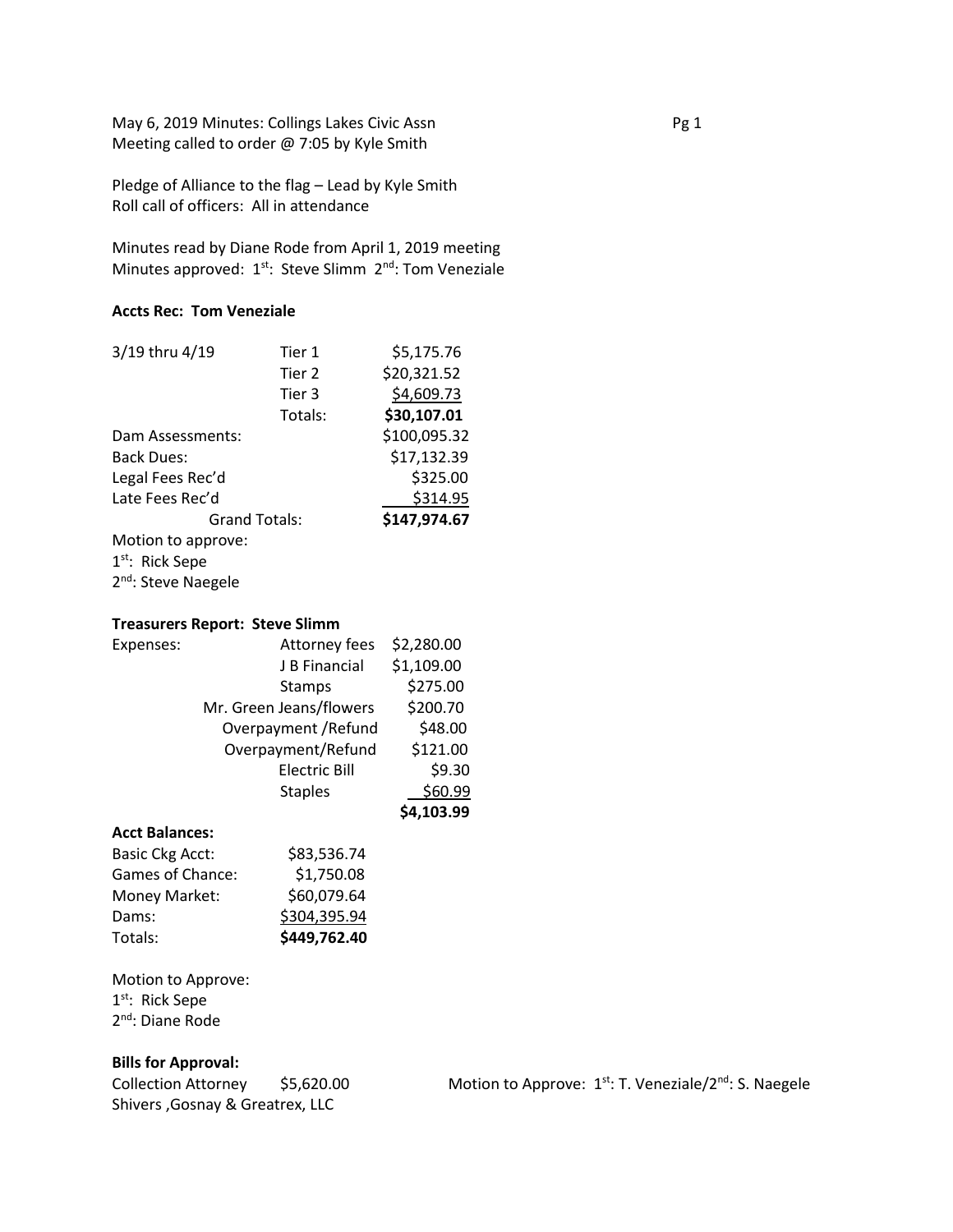Statistics from 1057 structures: Pg 2 2019 fees 70% Dams 60% Payment Plans 15% Collections 17%

It was also mention we have new insurance company from Diversified Ins & Fin. Service LLC (U.S. Liability Insurance company) Yearly cost: \$14,072.00 paid in full (includes bonding for all Board members. A savings of \$10,000.00/yr

| <b>Committee Reports:</b> |                                                                    |
|---------------------------|--------------------------------------------------------------------|
| Dams: Steve Bailey        | All waters are up                                                  |
|                           | Lake George, the concrete repair is holding, not all board are in. |
|                           | Braddock, boards are in, at a stand still.                         |
|                           | Lake Albert is good                                                |

Rec'd application for permits to release water in emergencies, and advised he has to keep logs on permits that will be turned into the state, for each year.

#### **Grounds: Josh Anderson**

3<sup>rd</sup> beach clean up was held 4/24, and was a huge success, would like to continue regular clean up Schedules for all beaches. Sending out a Huge Thank you to Mr. Donohue for his donation to provide Food and beverages at the clean up. Will post new clean updates on facebook and web page. Would like to schedule clean up dates, for inter-roads of the community.

Tried to contact Pinelands Commission, concerning getting a permit (if needed), to clean out one of our lots on Cedar Lake Drive, so our residents can have access to fishing and docking boats in Lake George. No answers/left message.

Contacted Atlantic County, concerning the public recreation bathing code, there's several items listed for lifeguard covers, equipment required. He and Steven Naegele are going thru the list provided.

Concerning Beach Tags, he spoke with Steve Slimm, and suggested that we go with square plastic Tags, numbered, and different colors for different years. Only those paid in full, we be able to received TAGS.

We used Business cards for 2017, sent email to Rachael Flickinger, since she order them for us, to see about cost and availability.

Ads to be placed in Hammonton News, Vineland Daily Journal, Facebook, for Lifeguards (must be Lakefront certified.)

Kyle stated sent email to Folsom, about picking up trash from beaches. Marx Heller mention that Townships offer grant money for cleanups. Rick Sepe, advised that when doing a road clean up, gloves, vests, pickers are needed.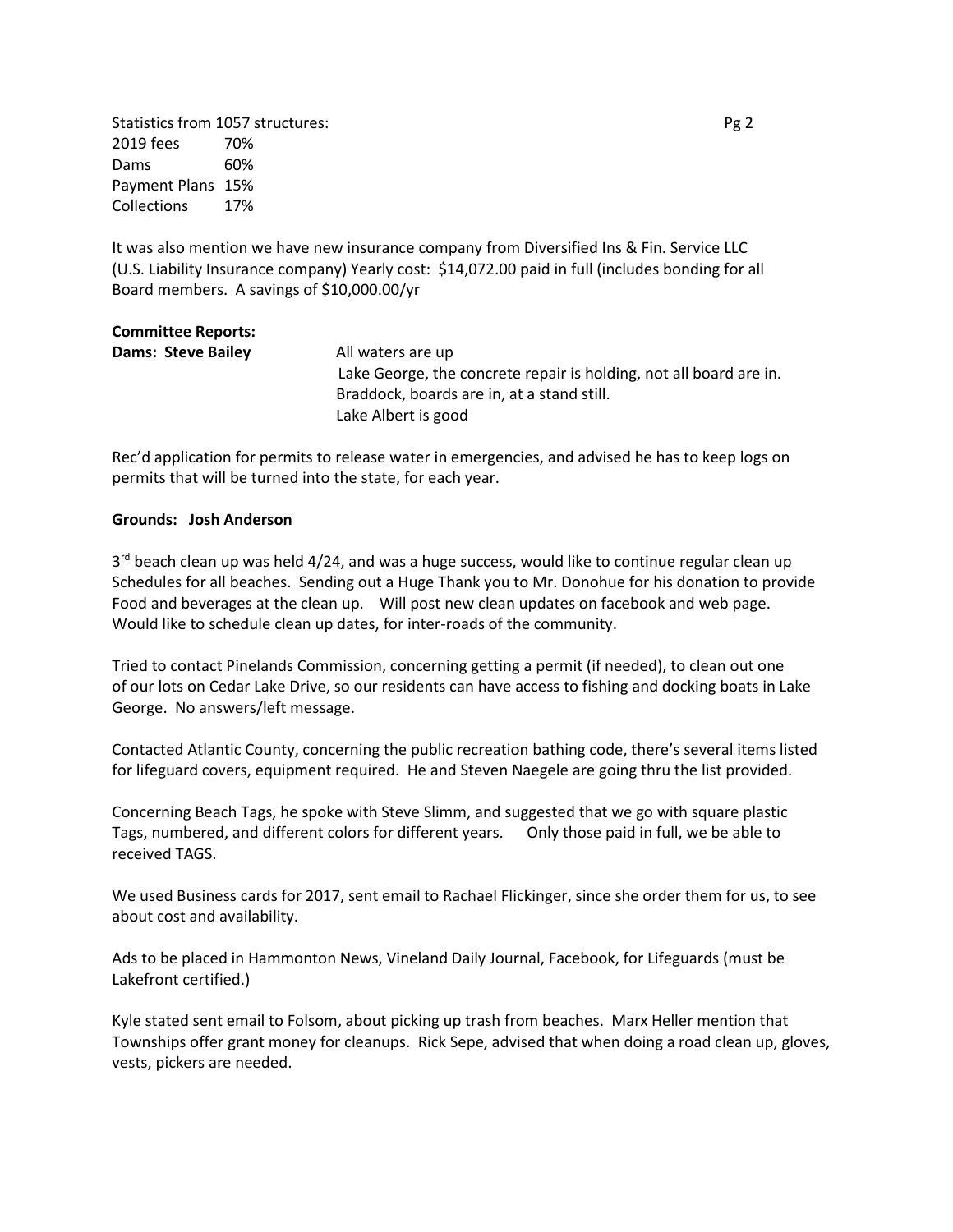## **Welcome Committee: Paul Barrie (not avail) Department of the Committee: Pg 3**

## **Fundraising/Activities: Diane Rode/Donna Sutts**

I would like to thank Steve Slimm, Tom/Lynn Veneziale, Courtney Myers, Doris Simons (and myself) for providing the candy to fill 767 eggs, would also like to thank my mother for helping me filled those eggs. Also, thank you to Tom/Lynn Veneziale, Donna Sutts & Husband, Heather Cochrane who helped me laid down the eggs on the beach.

We also had 90 flowers to sell, sold all but 3, in which I planted at the sign on first beach. After expenses, a total amount profited: \$227.00 (Thank you, Steve Slimm with helping me setup, and Tom Veneziale with breaking down table.)

We are looking into other raffles, we are considering a Bike Raffle (for a family of 4). We would have the bikes in person. We need to have tickets printed, for possible July  $4^{th}$ , have them at BVT, July  $4^{th}$ celebration.

Hoagie Coupons are still being sold, for the WaWa shorti', they are good for breakfast sandwiches as well.

### **Presidents Report: Kyle Smith**

Rec'd email concerning minutes of the meetings, being placed on website, they are all up to date, Minutes will not be posted until read and approved at next meeting. (ex: May meetings, read at June's meeting, when approved to be posted in a couple of days)

Big success with beach clean up, thank you, Josh & all volunteers.

Bid for dams are due June  $1<sup>st</sup>$ , hoping we will have some answers soon, on when we can begin with the dams replacements.

Trustee decided to take action with Lynn Veneziale; she will now be recognized as Secretary to Treasurer, will be put into by laws, so that she will be covered, she can be contacted at [lynnv@collingslakes.org,](mailto:lynnv@collingslakes.org) any questions on billings.

### **Communications:**

Rec'd Letter for BVT Mayor: Chuck Chiarello, referring a judgement on properties a few years back. Kyle will contact him to find out what properties this applies to.

## **Old Business: NONE**

### **New Business:**

Dams: (Rick Sepe) Called and spoke to the Mgr of DAM Safety, Darin Shaffar, a resident advised Steve Slimm , that money was available for Dams. Our Dams, we are classified as of rehab dams, we are on list 2018/2019, money due at end of the year. Amount of money, unsure, but it will depend on what the governor has approved . As contacted: Clint Oman (Dewey), Head of Dams for the State of NJ, as long as we provide them with game plan and time line we are in compliance with them. I put a call